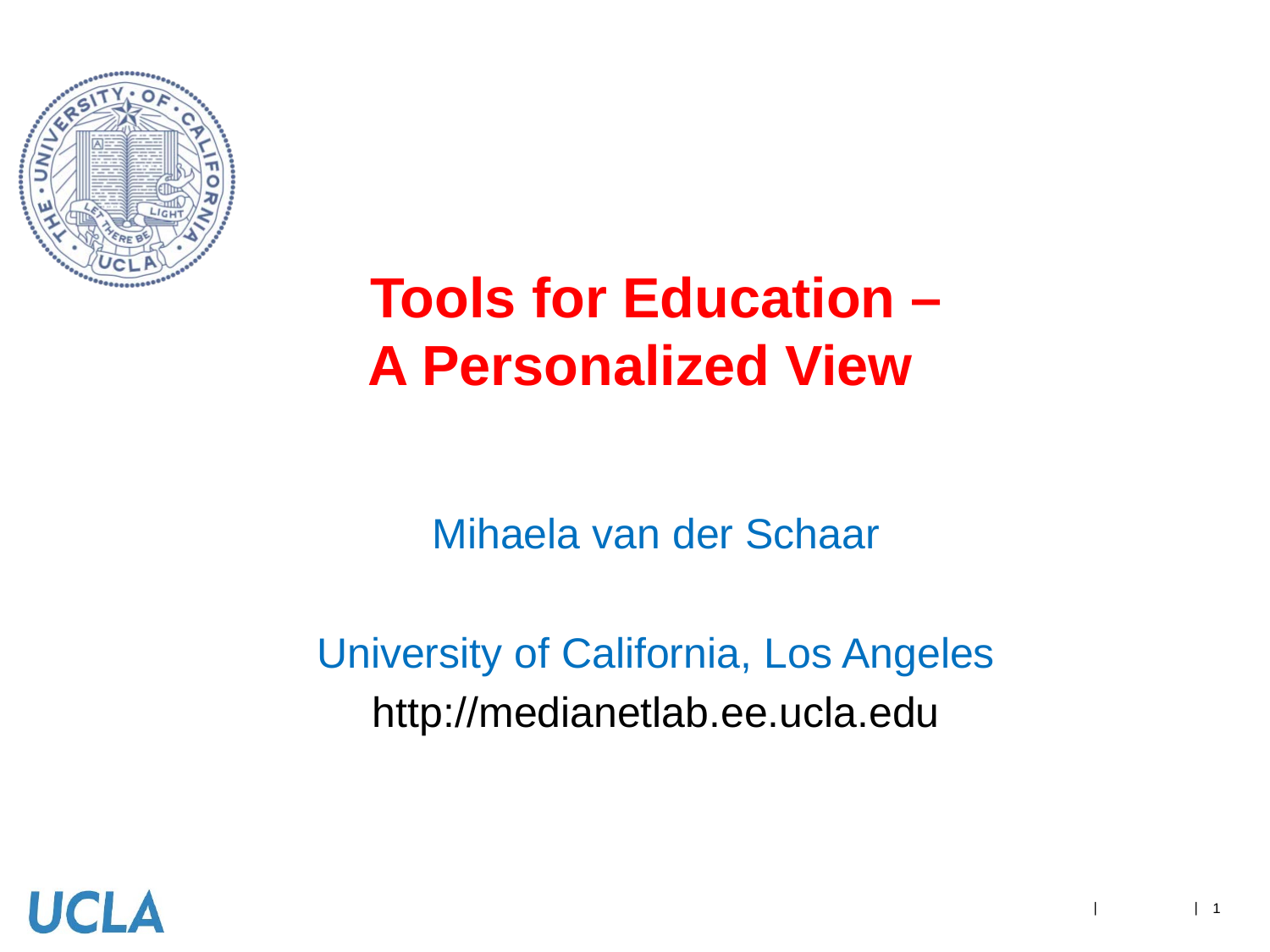#### **Motivation**

- Education increasingly takes place in larger and larger classes both in traditional classroom teaching and in MOOCs.
- **Challenges:** 
	- heterogeneous student backgrounds and abilities
	- **heterogeneous student styles of learning**
- **Personalization is important to maintain student engagement** and reduce drop-outs.
- **E** Education is a life-long pursuit  $-$  beyond college....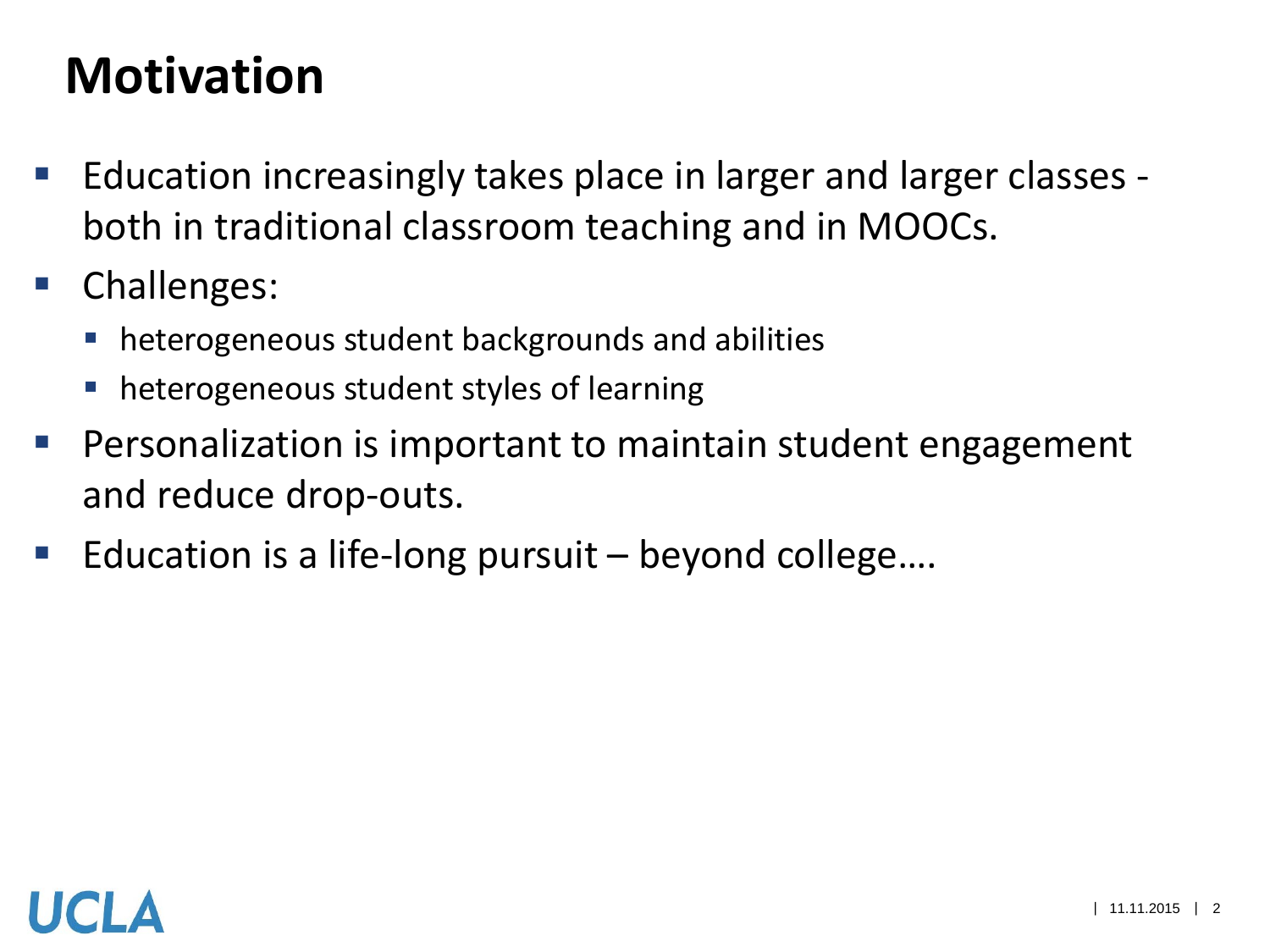#### **My Agenda**

- Use Machine Learning and Data Mining to create a personalized interactive environment for each student – *One teacher for one student*
- **Personalized Remedial Materials**
- **Earth Filte-long Education/Personal Growth**
- **Study and Support Networks**
- **Incentivizing Collaborations**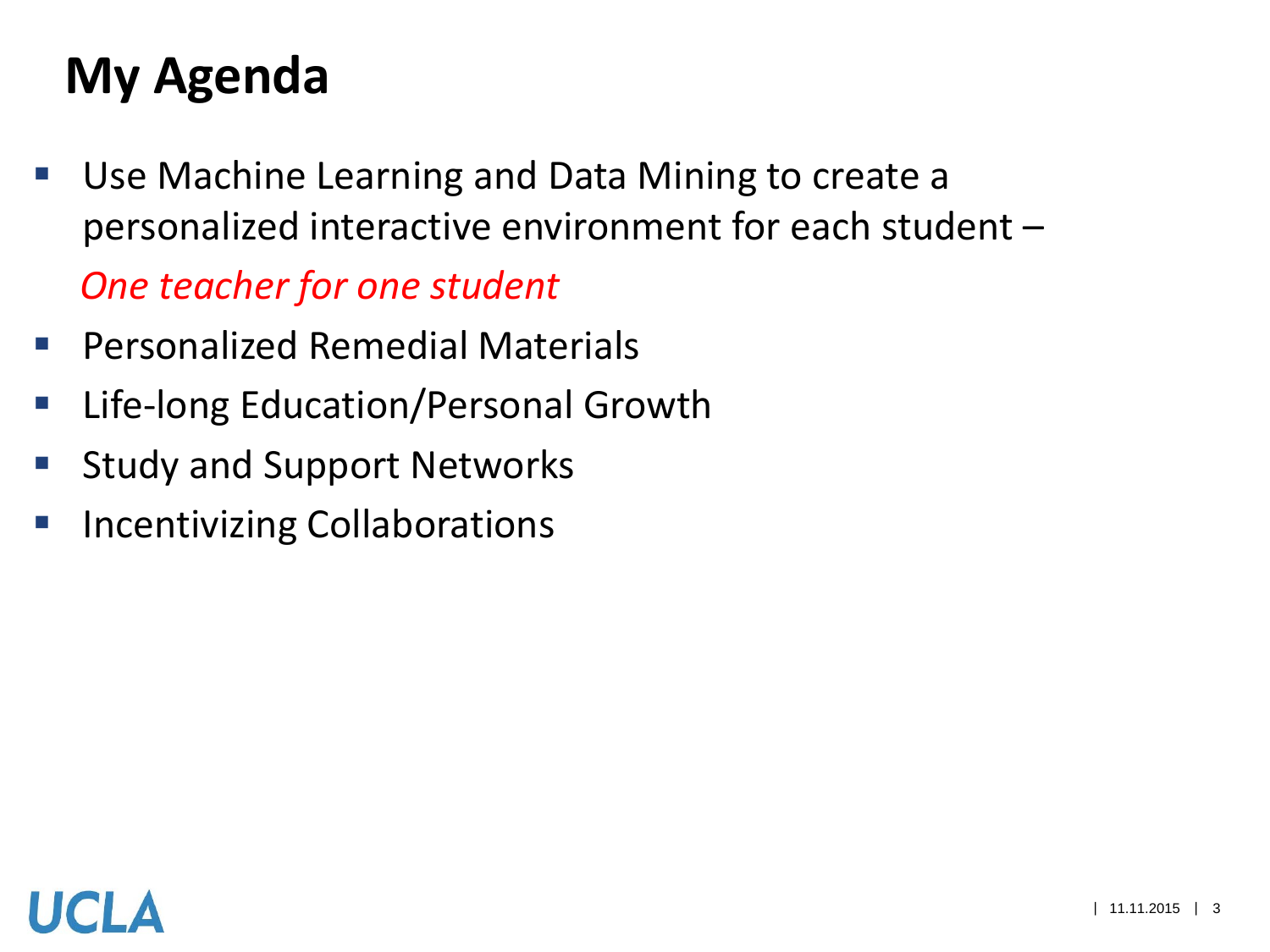# **Goal: Identify students who need help (grade/performance prediction)**

…as early as possible

…with predefined confidence

- Assumption: Early performance assessments (e.g. homeworks, quizzes) available
- Constraint: *Only* early class performance used
- Tested on: Digital Signal Processing (DSP) (Undergrad) Course

Y. Meier, J. Xu, O. Atan, M. van der Schaar, "Personalized Grade Prediction: A Data Mining Approach ," *IEEE ICDM, 2015.* Y. Meier, J. Xu, O. Atan, and M. van der Schaar, "Predicting Grades," to appear in *IEEE Transactions on Signal Processing,* 2015.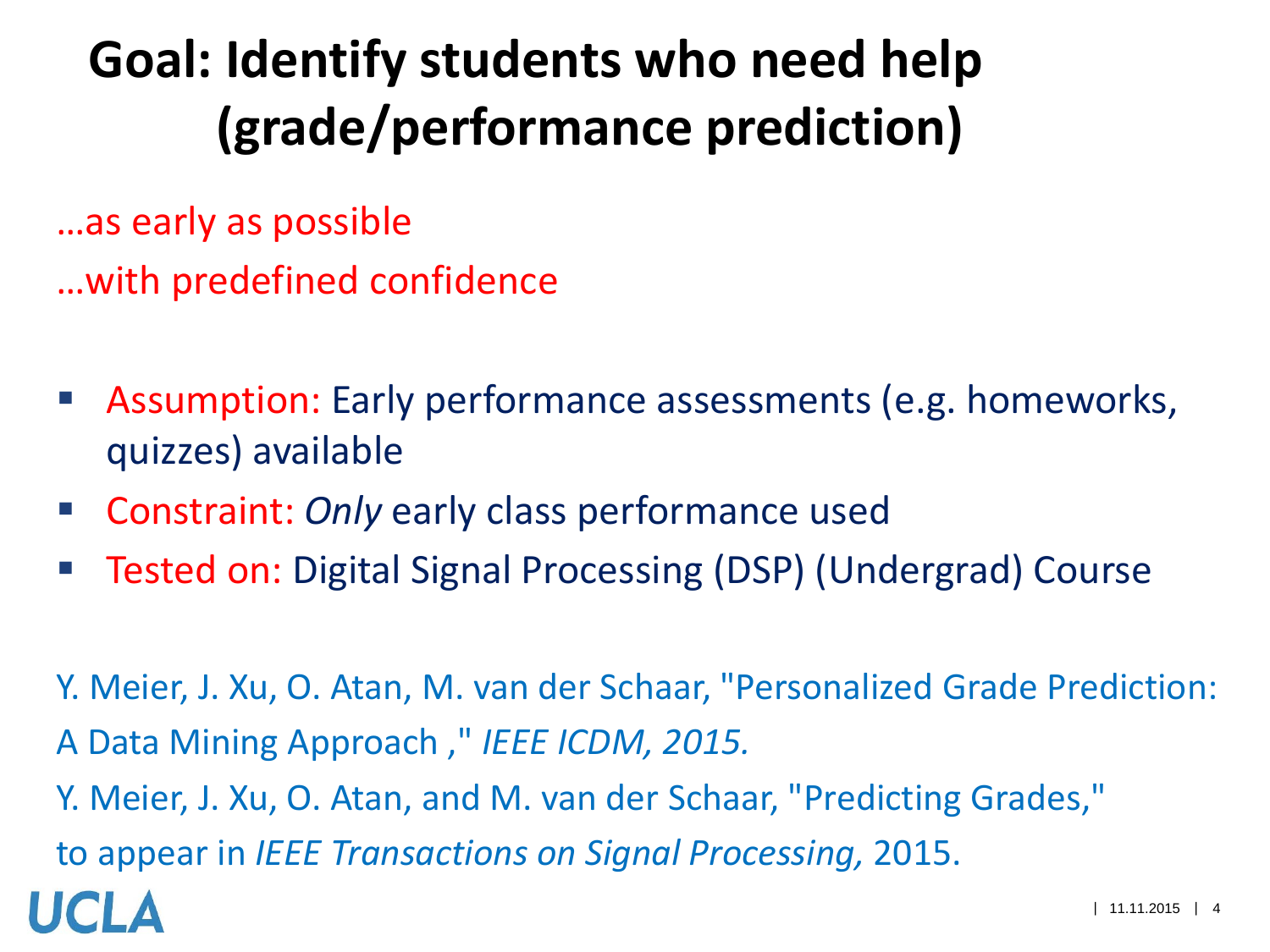### **Goal: Identify students who need help (grade/performance prediction)**



HCI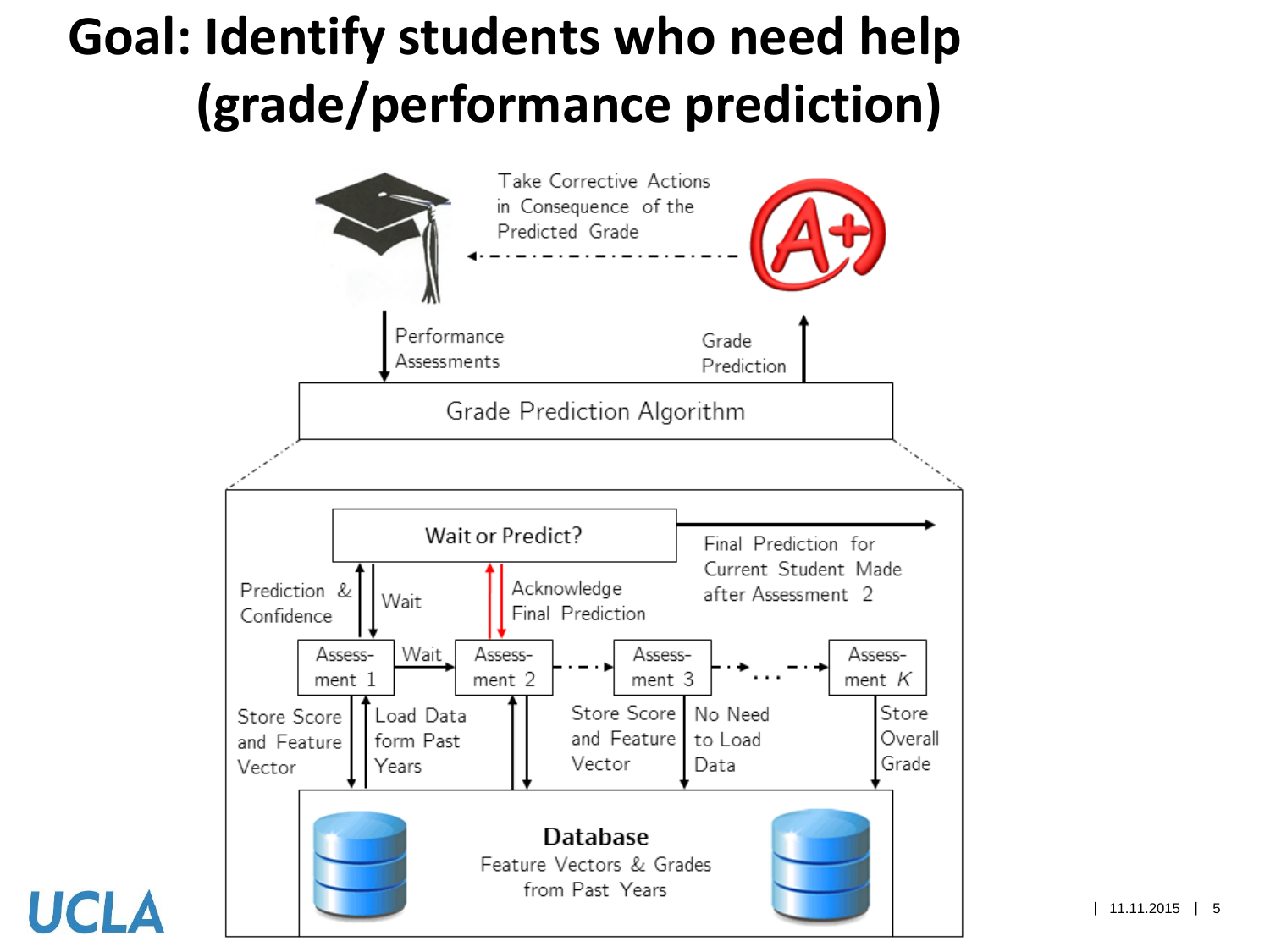## **Performance**

#### Benchmarks:

- Use single/few past assessments
- Linear regression
- k-Nearest Neighbors
- Advantages:
- Personalized prediction (stopping)
- Confidence/guarantees
- Rescuing students
- More assessments early on can improve prediction
- Use data from past classes

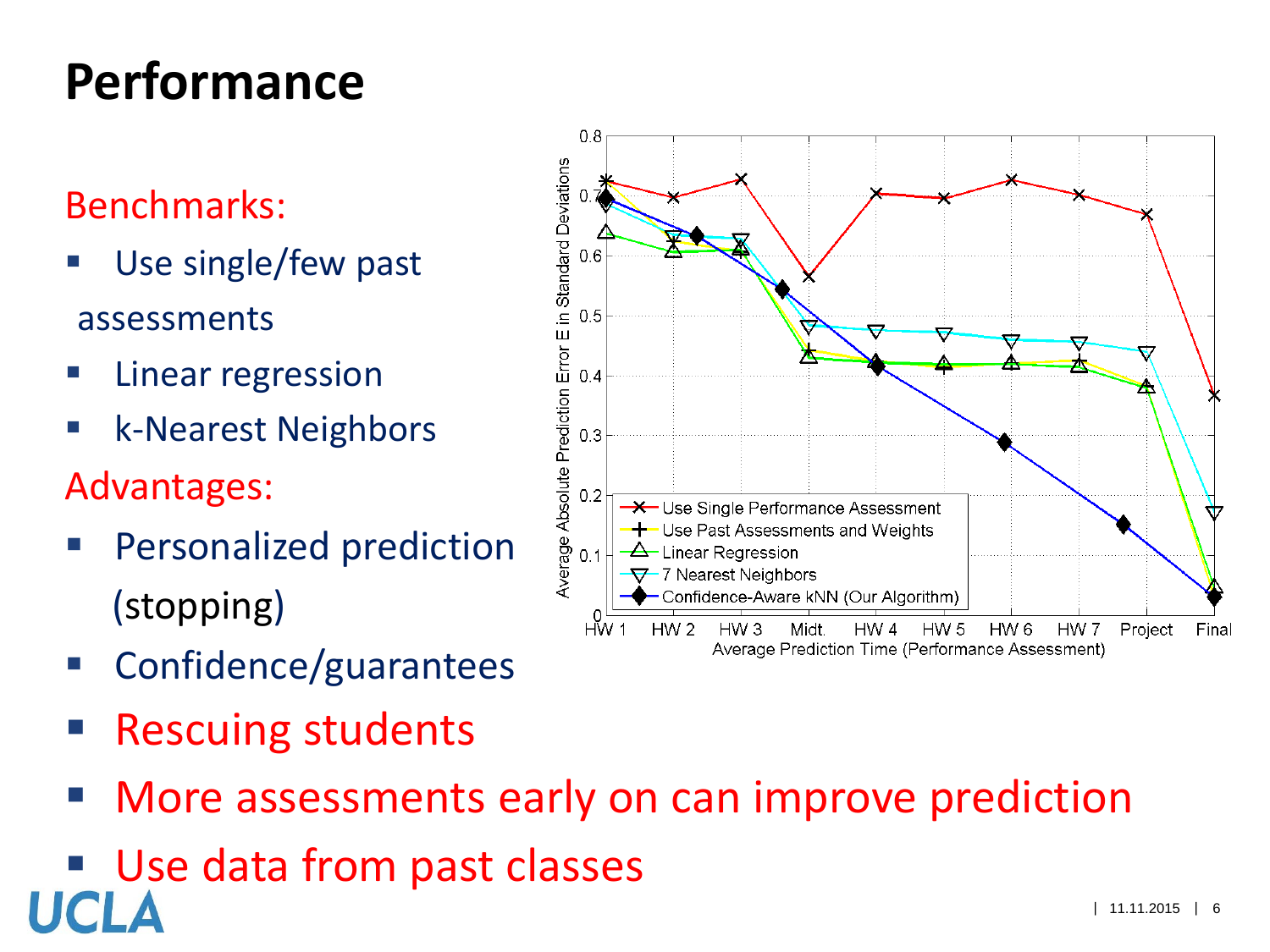# **Goal: Adapt the teaching methodology to**

- maximize student performance/learning
- minimize student time/effort



C.Tekin, J. Braun and M. van der Schaar, "eTutor: Online Learning for Personalized Education," *ICASSP, 2015*